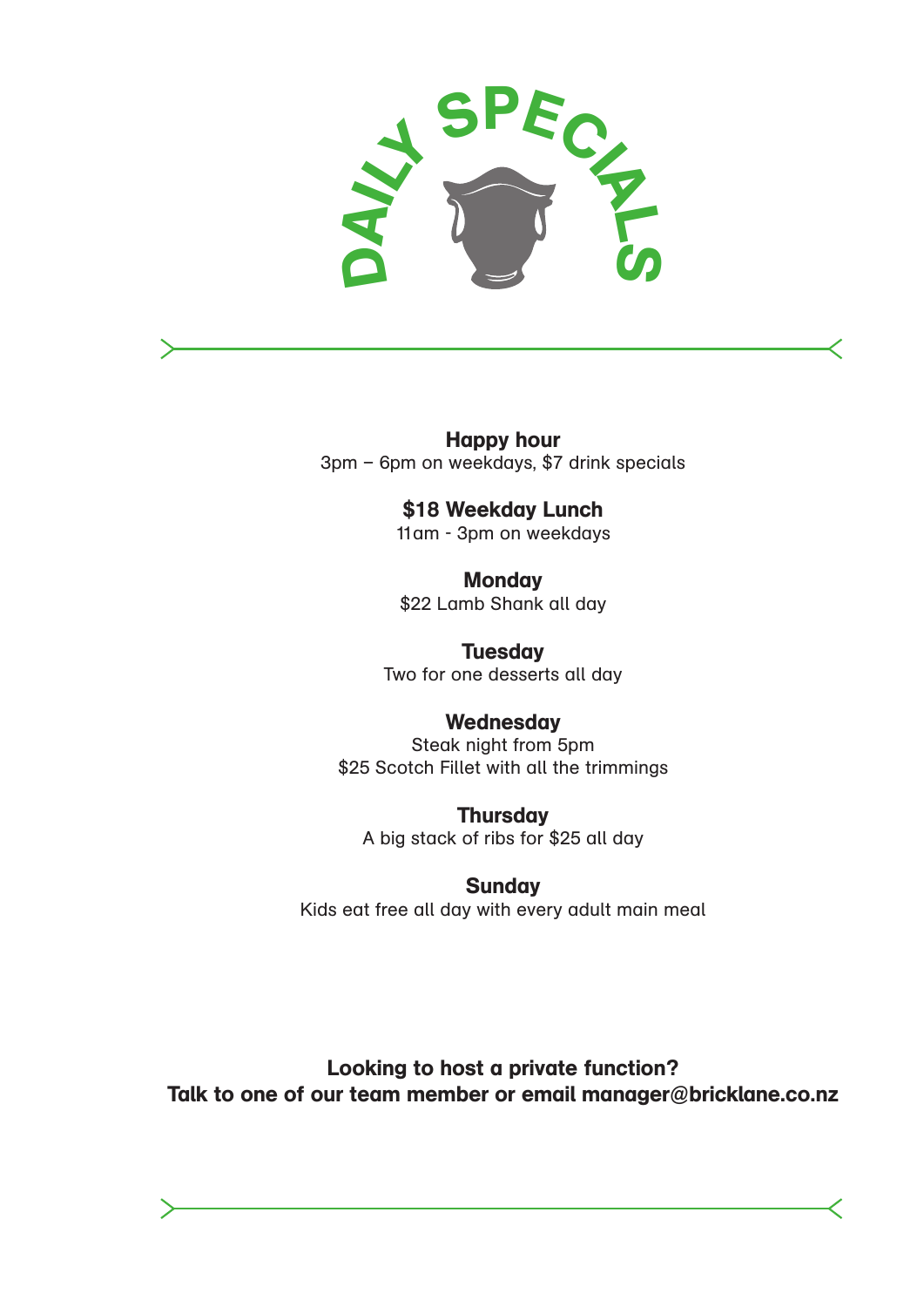

11am till 3pm | Not available on Public Holidays

#### all \$18

Soup of the Day

with toasted bread / 15

#### Sweetcorn Fritters

with avocado salsa, sour cream & salad (v) add crispy bacon  $/ +5$ 

#### Bricklane Burger

beef pattie with grilled cheese, fried egg, beetroot relish, lettuce, tomato & aioli, served with fries

#### Chicken Burger

parmesan & herb crumbed chicken breast, grilled cheese, aioli, lettuce, tomato, gherkins, served with fries

#### Southern Fried Chicken

creamy potato mash, chipotle aioli, slaw & gravy

#### Chicken Quesadilla

flour tortilla filled with chicken, onion, capsicum, garlic, black beans, mozzarella, crispy fried, served with sour cream, salsa & fries

#### Vegetarian Quesadilla (v)

with mushrooms, onion, capsicum, garlic, black beans, feta cheese, served with sour cream, salsa & fries

#### Fish & Chips

beer battered or pan fried market fresh fish served with fries & slaw

#### On the side

- Bricklane Salad / 7.0
- Steamed Seasonal Vegetables / 8.0
- Beer Battered Fries / 12
- with tomato sauce and aioli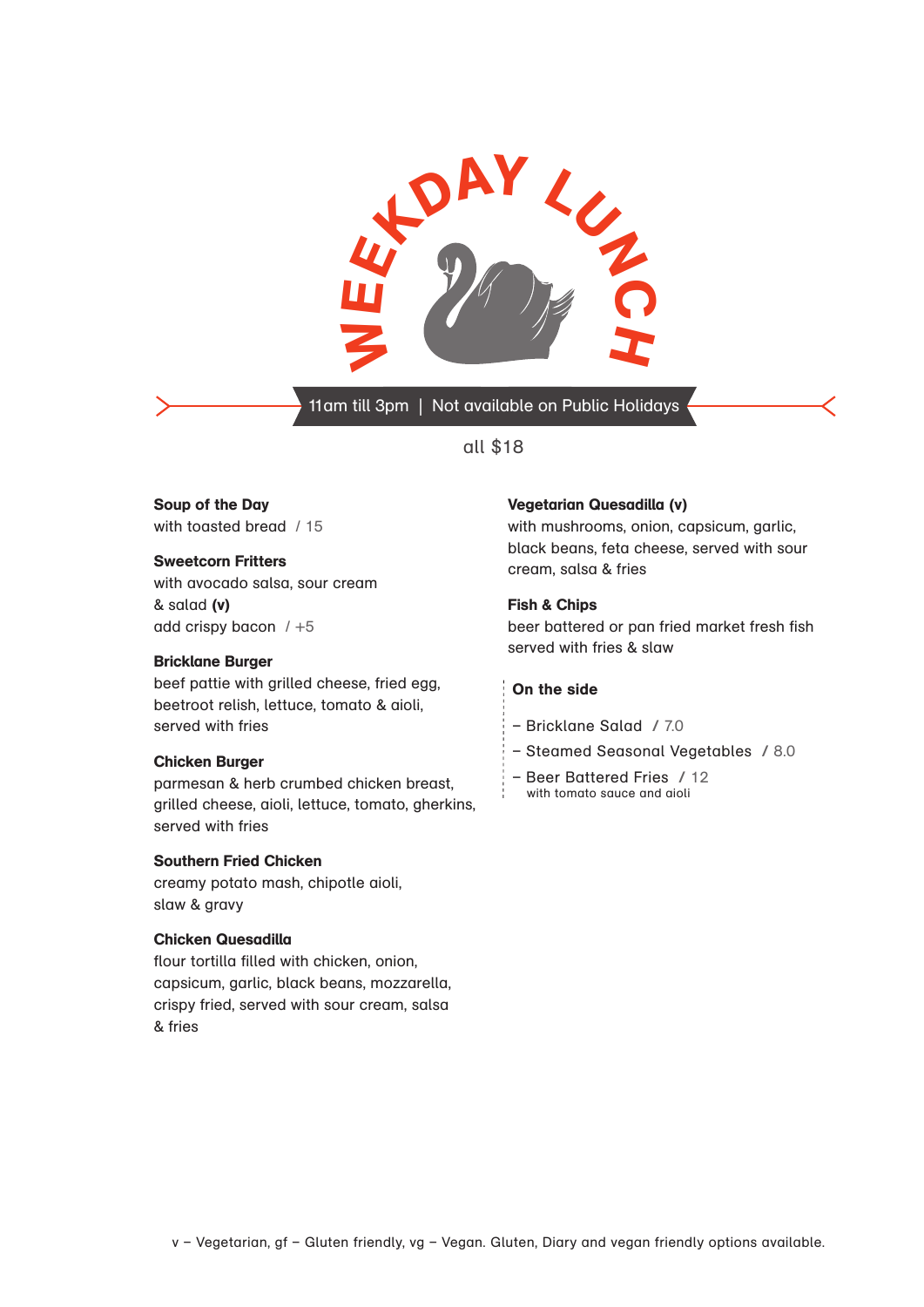

## BREADS, STARTERS & SMALL PLATES

Garlic & Herb Ciabatta (v) / 7.0

Garlic Ciabatta with Cheese (v) / 8.0

Breads & Spreads (v) / 13

Soup of the Day fresh toasted bread / 15

Seafood Chowder fresh toasted bread & saffron aioli / 16

Cauliflower Bites (vg, gf) golden fried cauliflower with curry salt and a sesame soy dipping sauce / 15

Dumplings Pork or Vegetable with soy and chilli dipping sauces / 15

Feta & Mozzarella Balls (v) panko crumbed golden fried and served with beetroot aioli & maple glazed walnuts / 15

Chicken Skewers (gf, df) with coconut rice and peanut sauce / 15

Salt & Pepper Squid (df) saffron aioli / 17

Chilli Prawns (gf, df) sautéed with garlic lime and coriander on cauliflower rice / 18

#### Green Lipped Mussels

fresh NZ green lipped mussels in a traditional mussel pot served with garlic bread, steamed in your choice of:

White wine, garlic & cream OR Thai yellow curry & coconut broth 1/2 kg / 18 1 kg (main size) / 32

## PASTA & SALAD

#### Caesar Salad

Cos lettuce, croutons, bacon, shaved parmesan and poached egg with a classic Caesar dressing / 21 Add smoked chicken or smoked salmon / +6.0

#### Grilled Haloumi Salad (v, gf)

grilled vegetables, red onion, tomato, carrot, salad greens and drizzled with basil pesto and saffron aioli / 27

#### Vegan Potato & Kumara Gnocchi (vg)

broad beans, mushrooms, coriander, pumpkin puree and a coconut cream sauce / 27

#### Vegetarian Penne Pasta (v)

in mildly spiced marinara sauce with seasonal vegetables / 27

#### Smoked Chicken Fettuccine (v)

mushrooms, bacon, parmesan, garlic and cream sauce / 27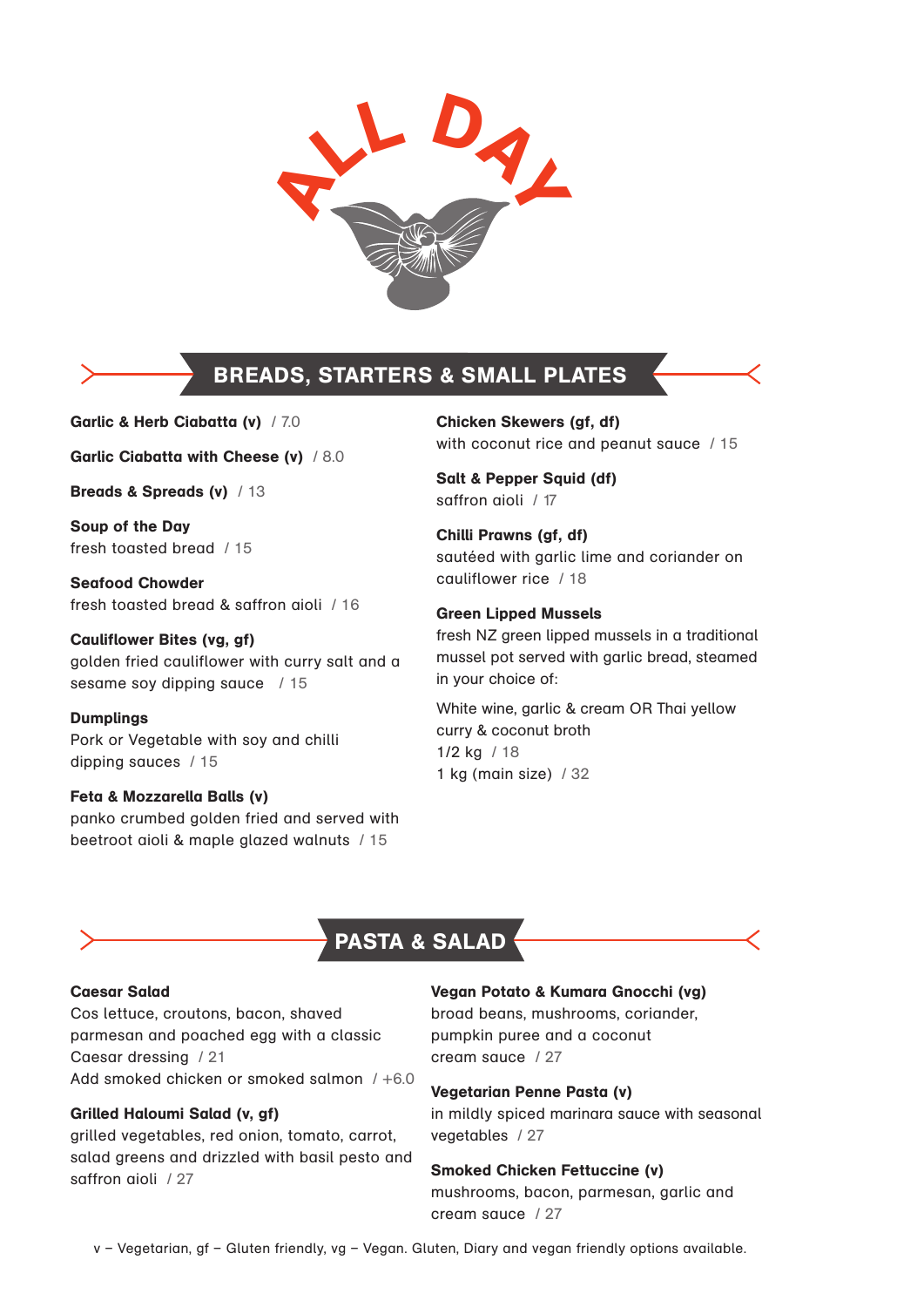

### MAINS

Fish & Chips (df) beer battered market fish with chips, salad, lemon wedge & tartare sauce / 28

#### Chicken Parmigiana

crumbed chicken, marinara sauce, mozzarella and mash potato served with salad / 29

#### Crispy Duck (gf)

slow cooked crisp skin roast duck in mandarin sauce with mustard mash & buttered green beans / 39

#### Lamb Shanks (gf)

braised with a red wine and rosemary served on creamy mash /1 shank  $30/$  + shank 14

#### Twice Cooked Pork Belly (gf)

kumara mash, slaw, spiced apple sauce & jus / 33

#### Oven Roasted Salmon Fillet (gf)

grapefruit & miso glaze, kumara mash, steamed bok choy & crispy rice noodles / 34

#### BBQ Pork Spare Ribs (gf)

smothered in smokey Louisiana spiced rib sauce served with fries & slaw / 33

#### Southern Fried Chicken

with maple glazed bacon, potato mash, Cajun corn bread, coleslaw, gravy &

chipotle aioli / 29

#### The Big Beef Burger

double beef patties, egg, mozzarella cheese, lettuce, tomato, beetroot relish, fried onion, aioli on a sourdough burger bun, served with fries / 27

Market Fresh Fish cooked as the chefs special / 34

## Steaks from the Grill (gf)

served with fries & salad

Choose your cut: Beef Scotch / 36 Eye Fillet / 39

Choose your sauce: Garlic butter (gf) Brandy & green peppercorn Mushroom sauce Go surf & turf with prawns in garlic cream sauce  $(gf)$  / +6.0 Fried egg  $/ +4.0$ 

#### On the side

- Bricklane Salad / 7.0
- Steamed Seasonal Vegetables / 8.0
- Baby Potatoes & Saffron Aioli / 7.0
- Beer Battered Fries / 12 with tomato sauce and aioli

Please talk to us about your dietary needs. While we take as much care as humanly possible, we cannot guarantee that trace elements may not be present.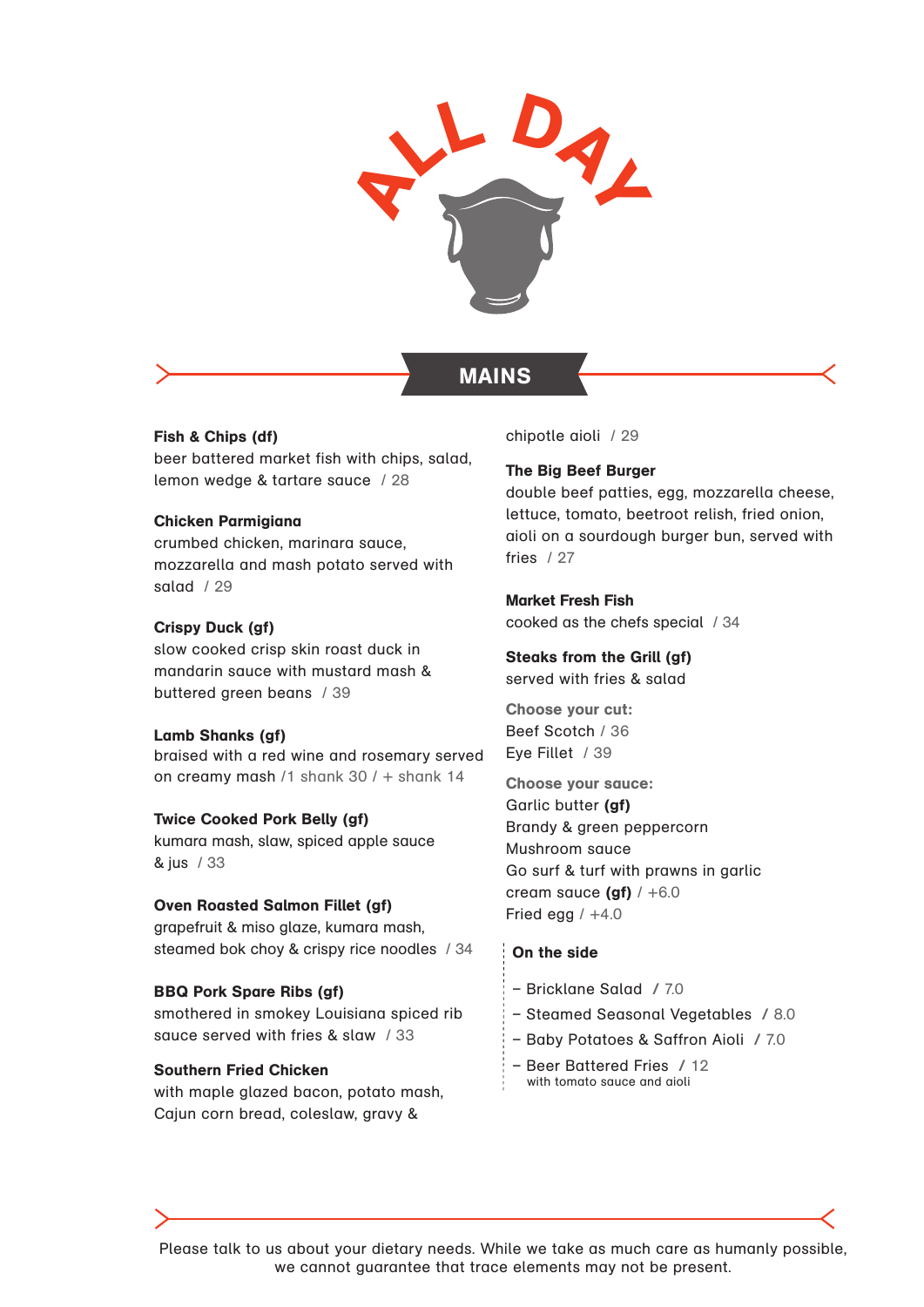

### **DESSERTS**

 $\sim$  all 15  $\sim$ 

Whittakers Dark Chocolate Lava Cake vanilla bean ice cream and cream

Rolled Pavlova (gf) berry couli, cream, fresh fruit salad and berry sorbet

Banoffee Pie caramel sauce, maple and walnut ice cream

Frangelico Cake (gf) dark chocolate ice cream

Sticky Date Pudding with toffee sauce and salted caramel ice cream

Baked Cheesecake ice cream and whipped cream ask our team for today's flavour

## TEA & COFFEE

#### **Coffees**

flat white / 5.0 latte glass / 5.5 cappuccino / 5.0 latte bowl / 6.0 mochaccino / 5.5 chai latte / 6.0 hot chocolate / 5.5 decaf & soy options add / 1.0

**Teas** / all 5.0 english breakfast early grey chamomile peppermint ceylon green tea jasmine

. . . . . . . . . . . . . .

• • • Speciality Coffee • • • Choose your favourite liqueur from our back bar / from 12

. . . . . . . . . . . . .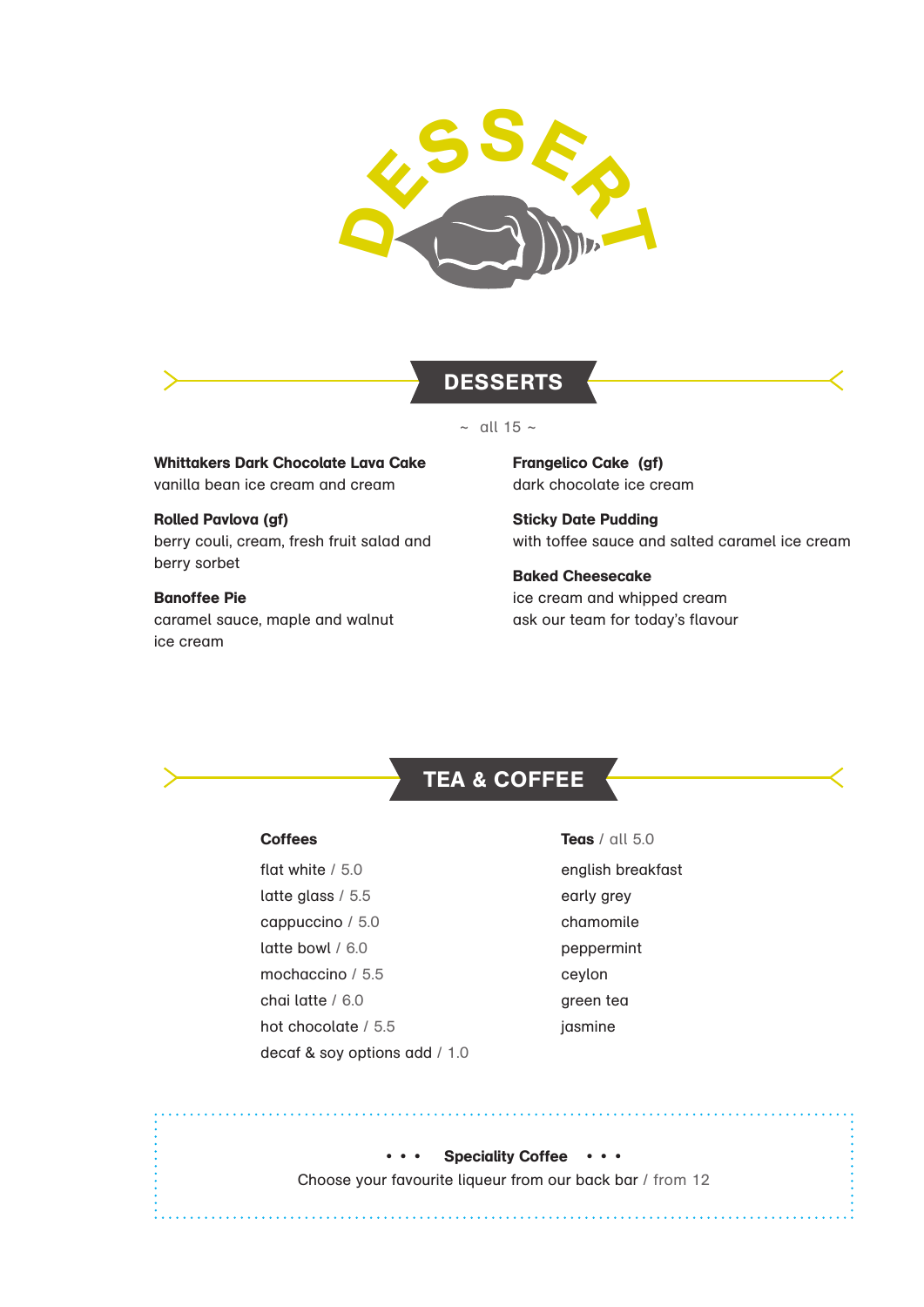

## COCKTAILS

| Jose Cuervo Silver Tequila, peach schnapps,                                         | Smirnoff Vodka, Bailey's, salted caramel and         |
|-------------------------------------------------------------------------------------|------------------------------------------------------|
| Barcardi, orange liqueur, blue curacao, lime juice,                                 | espresso                                             |
| sugar syrup and soda water                                                          |                                                      |
|                                                                                     | Bombay Sapphire Gin, passionfruit syrup, lemon       |
| Appleton's Rum, Fireball cinnamon whiskey and                                       | and soda                                             |
| apple juice                                                                         |                                                      |
|                                                                                     | Bacardi, Malibu, coconut cream and pineapple juice   |
| Gordon's Pink Gin, grapefruit juice, raspberry and<br>Graham Nortons' Rose Prosecco | Jose Cuervo Silver Teguila, cointreau and lime juice |

# MOCKTAILS & NON ALCOHOLIC

#### **Mocktails**

#### **Non Alcoholic**

| Mango smoothie, honey syrup, lime and soda  |  |
|---------------------------------------------|--|
|                                             |  |
| Strawberry, mint, lime and soda             |  |
|                                             |  |
| Feijoa smoothie, apple juice, lime and soda |  |
|                                             |  |
| Chai syrup, orange, ginger ale and bitters  |  |

Passionfruit syrup, pineapple juice, lemon and soda